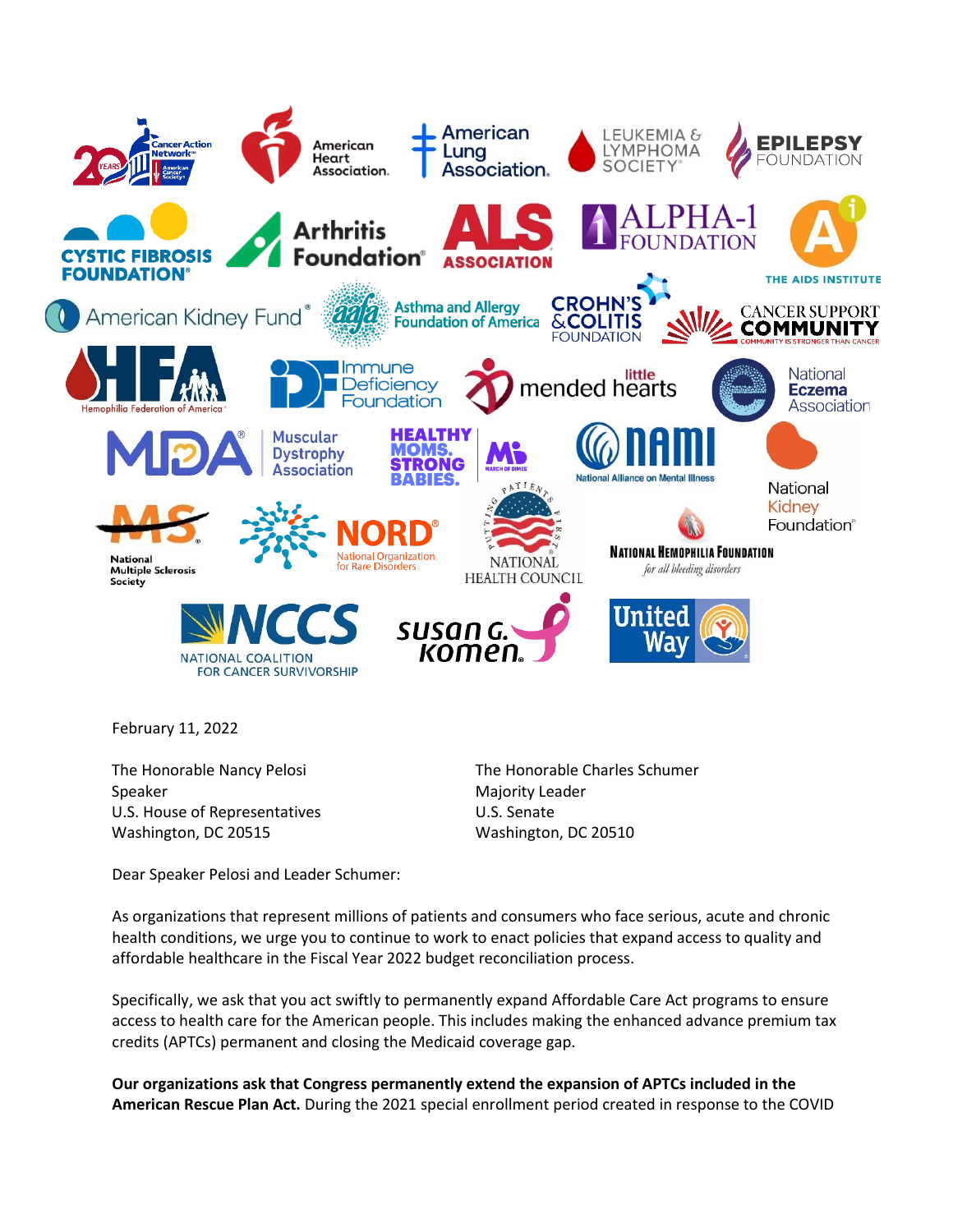pandemic, 2.8 million Americans enrolled in health insurance coverage. Those who were newly enrolled or returning customers after ARPA implementation saved an average of 50% in premiums and nearly half of healthcare.gov customers with a new plan selection were able to select plans for \$10 or less per month. Further, enhanced APTCs helped lead to record sign ups through the marketplaces during the 2022 open enrollment period. Making the expansion of APTCs permanent will significantly ease the cost burden for people who rely on the individual marketplace for coverage and will prevent the erosion of these coverage gains in 2023 and beyond.

Medicaid is a vitally important program for the patients and individuals we represent. Individuals who fall in the Medicaid coverage gap in the 12 remaining non-expansion states are among the poorest in America and disproportionally represent communities of color. Expansion incentives included in the American Rescue Plan Act (ARPA) continue to play a dynamic role in states that are actively exploring expanding. **It is therefore critical that Congress retain these incentives as you explore alternative coverage gap solutions.**

For those states that are unlikely to expand, however, it is imperative that the federal government take steps to provide coverage that ensures the full benefits and cost-sharing protections typically offered in Medicaid. **Our organizations urge that, in taking steps to close the Medicaid coverage gap, Congress ensure that patients' access to quality and affordable coverage not be jeopardized in the future and that states that have already expanded maintain that coverage.**

Congress has an unprecedented opportunity to expand access to high-quality and affordable coverage that the American public cannot afford to lose. All individuals, regardless of where they live, deserve access to quality and affordable insurance coverage that they can count on now and in the years to come. Our organizations stand ready to assist in achieving these goals.

Sincerely,

The AIDS Institute Alpha-1 Foundation ALS Association American Cancer Society Cancer Action Network American Heart Association American Kidney Fund American Lung Association Arthritis Foundation Asthma and Allergy Foundation of America Cancer Support Community Crohn's & Colitis Foundation Cystic Fibrosis Foundation Epilepsy Foundation Hemophilia Federation of America Immune Deficiency Foundation The Leukemia & Lymphoma Society March of Dimes Mended Little Hearts Muscular Dystrophy Association National Alliance on Mental Illness